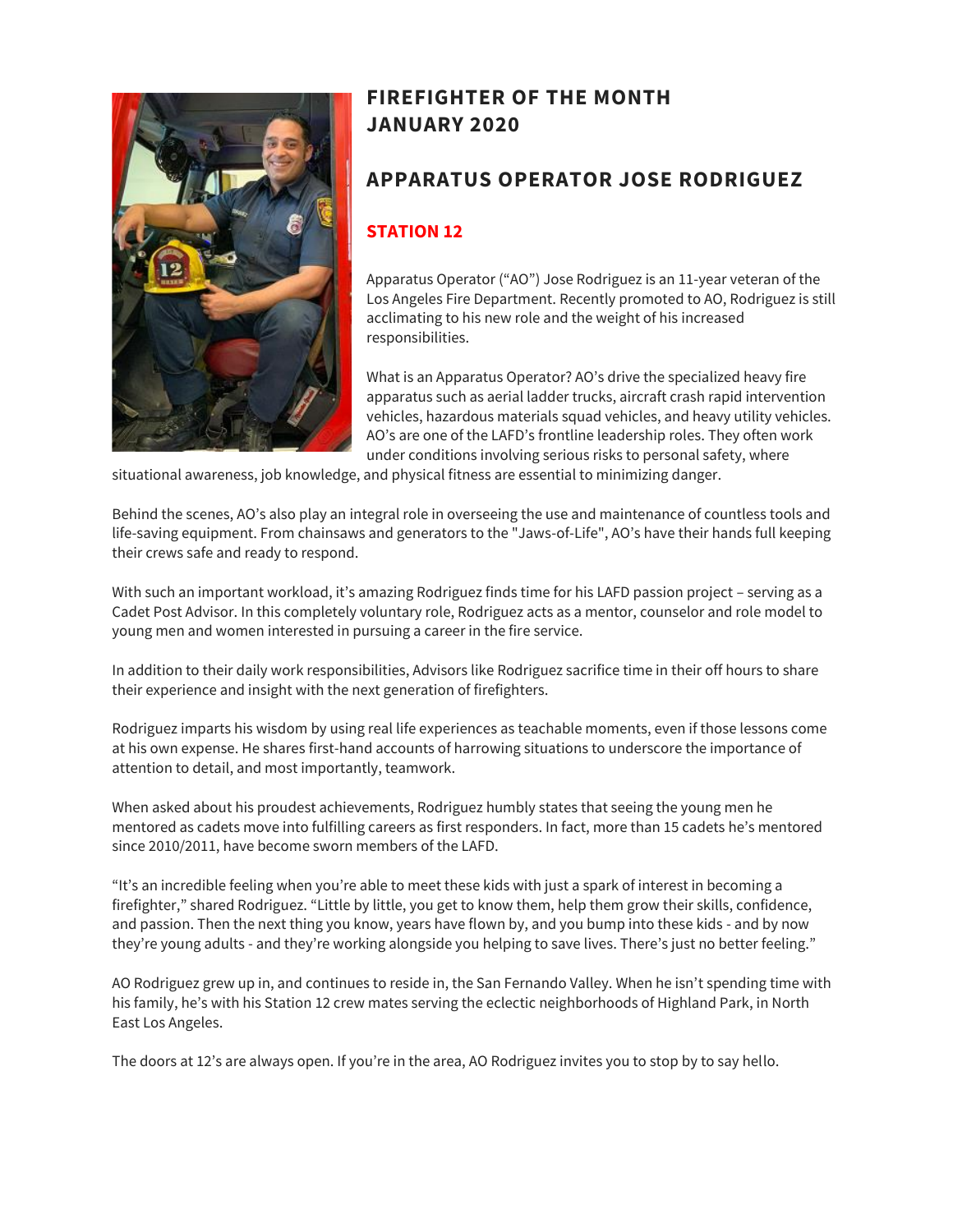# **FIREFIGHTER OF THE MONTH MARCH 2020 SIR ROBERT HABERSHAM IV INSPECTOR I/PARAMEDIC**

#### **FIRE PREVENTION & PUBLIC SAFETY BUREAU, WEST INDUSTRIAL UNIT/LAX**

For the past two and half years, a lone LAFD inspector has overseen Maintenance and Code Enforcement at Los Angeles International Airport (LAX). Coincidentally, his name is as impressive as his scope of responsibility – Sir Robert Habersham IV.

Habersham is an L.A. native, a father, and an inspector for the LAFD's Fire Prevention & Public Safety Bureau, stationed at the West Industrial Unit/LAX. In total, he's spent close to 11 years working at LAX.



With over a decade of service at the airport, he's seen quite an array of incidents and interesting emergency situations. Still, no amount of experience or training could prepare him for the coronavirus fallout. "I've never seen anything remotely close to this," laments Habersham, as he explained how activity at the airport is down nearly 90% due to the effects of the COVID-19 pandemic.

Like all inspectors, his primary objectives are the elimination of fire and life safety hazards, the maintenance of fire protection equipment and systems, the regulation of hazardous materials and hazardous substances, and enforcement of building regulations regarding fire, panic, and explosion safety.

Habersham normally has his hands full inspecting terminals, office buildings, maintenance hangers, storage facilities, and construction projects. And of course, each inspection is as unique as the diverse stream of travelers flowing in and out of LAX each day.

LAX is one of world's busiest transit hubs, accommodating nearly 100 million air travelers per year. The airport's massive 3,500-acre foot print houses nine terminals with more than 130 gates, and more than two million square feet of hangers and cargo facilities.

"Firefighters are universally beloved… with the minor exception of those of us in code enforcement," joked Habersham. "Not everyone is thrilled about a visit from an Inspector. I don't mind though. We have an obligation to our department, and a commitment to everyone passing through this airport to help keep them as safe as possible."

Working with airport leadership, multiple federal agency partners, and countless airlines means Habersham must be equal parts subject matter expert and diplomat. "LAX is an anomaly. It's like a small city with its own unique infrastructure and ecosystem," explained Habersham. "With a worksite this complex, I'm used to conducting around 300 inspections per year. Thankfully, most go pretty smoothly."

"On any given day, I could inspect a 100 square foot maintenance project, or a one million square foot, multi-billiondollar renovation," expressed Habersham. "The size and scope may change, but the priorities are always the same – making sure the job is completed to code to protect the safety of personnel and travelers."

Now, with the COVID-19 outbreak, nearly all inspections have ground to a halt. "These are challenging times and it's tough to see the way this affects the airport community, because LAX truly is its own community," expressed Habersham. Still, he is optimistic that positive growth can come from this downturn. For example, he's particularly excited that his unit is part of a new project addressing strategic placement of breakaway terminal stanchions for emergency situations.

Sir Robert Habersham IV is honored to have been selected as Firefighter of the Month, and he is eager to consult with his teammates as to how to allocate the \$500 sponsorship from Marathon.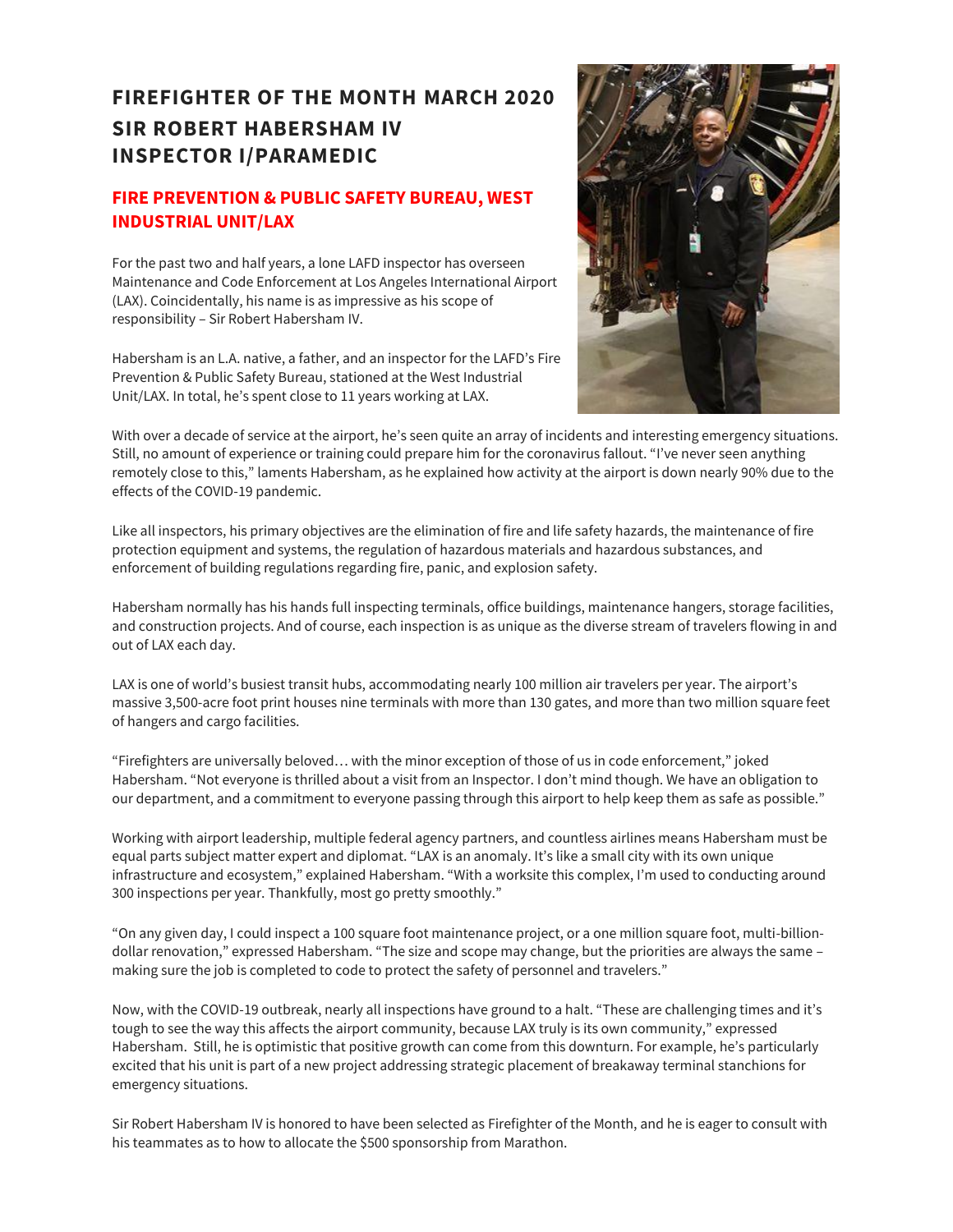

# **FIREFIGHTER OF THE MONTH APRIL/MAY 2020 INSPECTOR JACOB RAABE**

#### **COMMUNITY RISK REDUCTION UNIT**

Fast, accurate, and reliable communication is key to helping our firefighters and our communities cope with the pandemic fallout. Fire Chief Ralph Terrazas and the department as a whole, pride themselves on keeping our communities abreast of changes and challenges during these uncertain times.

The LAFD is now producing multiple informational videos on a monthly basis. The frequency and quality would lead one to believe that the LAFD has an experienced production team churning out content 24 hours per day.

The reality is, these videos are produced in-house by a small, but mighty

cadre of firefighters and personnel in the Community Liaison Office. At the center of this operation is Inspector Jacob Raabe.

Officially, Raabe is an Inspector with the LAFD's Community Risk Reduction (CRR) Unit. In this capacity, he is responsible for helping CRR identify and prioritize risks, threats and hazards followed by the implementation and evaluation of strategies to lessen their impact. CRR's collective goal is to enhance community resiliency and improve preparedness with programs like Stop the Bleed, Hands-Only CPR, Home Fire Safety, and Fall Prevention for seniors.

These days, you're more likely to find Raabe filming in the field, or catch him en-route to his next production project. In addition to his PPE, his back seat and trunk are filled with camera gear, lighting and audio equipment, and a live stream kit for field communications.

Raabe personifies the adapt-and-overcome mindset. He credits his inquisitiveness and persistence for problem solving for helping him build his production skillset. In just a few short years, he taught himself how to film, edit, create graphics, field produce, broadcast, and live stream.

"If I see a gap, or opportunity to improve something for our department, my curiosity peaks and I'll go down the rabbit hole looking for a solution," shared Raabe.

When he joined the LAFD in 2008, he could not have foreseen himself in his current role. Now, Raabe's often tapped by LAFD leadership for everything from internal training videos and incident field communications, to live public information updates via social media.

Raabe laments that the challenges surrounding COVID response and safety measures are taxing, and he looks forward to when he can hopefully resume working on more traditional production tasks such as recruit graduations, promotion ceremonies, incident response recaps, and community events.

"I've enjoyed learning about new equipment how to integrate emerging technology into our information sharing capabilities," expressed Raabe. "These skills are coming in particularly handy now that we have to produce COVIDrelated videos with frequency and short-turnaround. The situation is changing so rapidly, so we're working to stay hyper-vigilant about accurate information."

Inspector Raabe resides in Orange County with his wife and two sons. He carries on his family legacy of rewarding careers in fire service. Raabe's father served 35 years with the Oakland Fire Department. His brother has also served with Oakland FD for 15 years. Prior to serving with the LAFD, Raabe served with the Baltimore City Fire Department, and Mountain View Fire Department in Silicon Valley.

Courtesy of Marathon, Raabe and his CRR teammates will receive a \$500 sponsorship towards the tools, tech, or equipment of their choosing.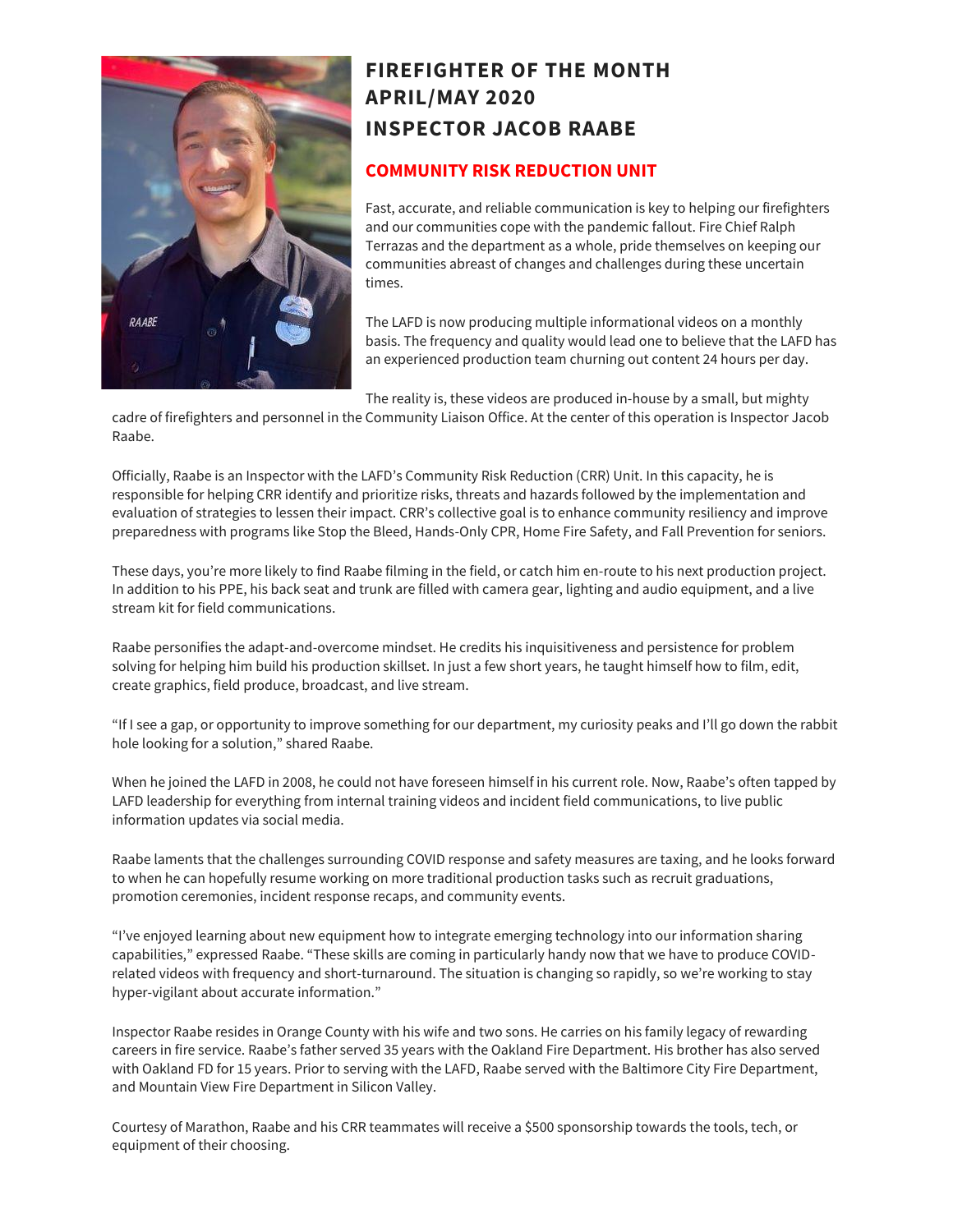# **FIREFIGHTER OF THE MONTH JULY 2020 FIREFIGHTER/PARAMEDIC CHELSEE BREWSTER**

#### **FIRE STATION 62**

According to Chelsee Brewster, training is the key to succeeding as a firefighter. How she trains is what sets her apart. "It's more than repetition and muscle memory. Intensity, focus and discipline need to be part of your regimen if you want to make it in the LAFD," she explained.

Brewster is a firefighter and paramedic assigned to Fire Station 62 in Venice – one of the most eclectic and diverse enclaves in L.A. She earned her current assignment after graduating from the paramedic program at UCLA earlier this summer.



Brewster is a rising star amongst her peers. October will mark her four-year anniversary with the LAFD. She attributes much of her recent success to her career as a Division I collegiate athlete. As captain of the women's rowing team at San Diego State University, she earned All-American honors while on a full scholarship.

She first considered a career in fire service during her early college years. Her cousin, a member the Los Angeles County Fire Department, helped to guide her towards becoming a firefighter and coached her through the necessary certification processes.

In fact, Chelsee credits her family, especially the women, for influencing and inspiring her to pursue her firefighting dreams. "I come from a line of leaders and difference-makers. My grandmother was a life-long law enforcement officer, and my mom is a public defender. It was not a big shock to them when I announced that I wanted to join the LAFD," said Chelsee.

Brewster views her decision to become a firefighter as the evolution of her years as multi-sport athlete. "In many ways, I feel like being an athlete really helped prepared me for my career as a firefighter. Not just the physical aspects, but the dedication and mental conditioning aspects. The value of a healthy diet, the grind of waking up early, knowing the difference between being hurt and being injured," explained Brewster. "Especially the endurance sports, they teach you the importance of mental toughness – how to put your head down and push forward in the face of adversity."

"You need a little adversity. You need those challenges. You need to have gone through something hard, some type of obstacles in life to build your self-confidence - because confidence is key to being a part of the LAFD. You need to have confidence in your skills and abilities, that you've got what it takes to act in those life and death situations when others are counting on you," added Brewster.

Even though her rowing days are over, Chelsee is still very much an athlete. She enjoys snowboarding, rock climbing, and surfing (which she used to do competitively). She loves exploring nature with her fiancé, whom she is set to marry this fall in a picturesque mountain wedding. Chelsee was honored to be named July's Firefighter of the Month, and she is excited to apply this month's sponsorship from Marathon towards new fitness equipment for the members at Fire Station 62.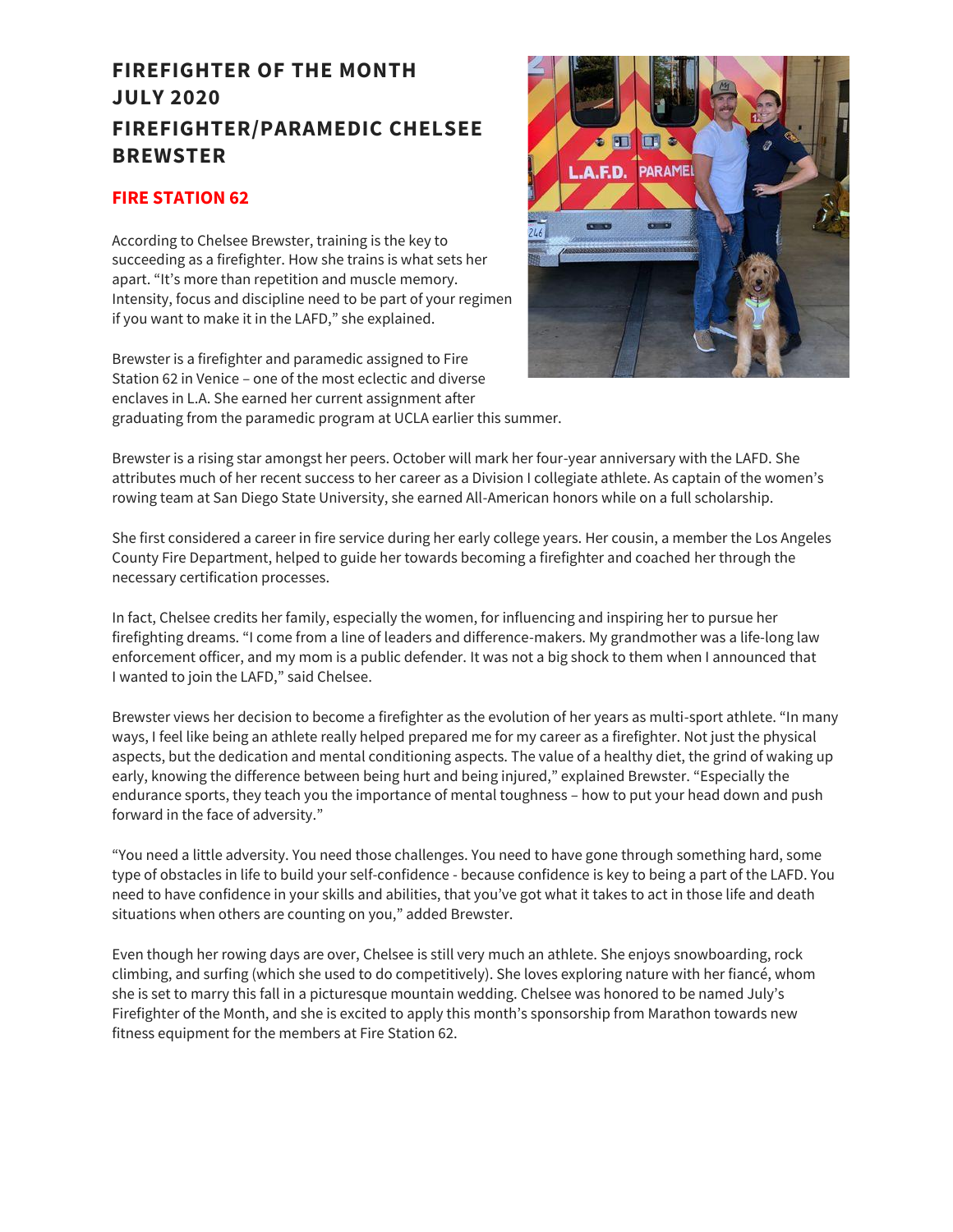

# **FIREFIGHTER OF THE MONTH AUGUST 2020**

### **FIREFIGHTER/EMT BRIAN THIES**

#### **FIRE STATION 1**

Brian Thies is in his third year as a firefighter/EMT assigned to Fire Station 1 in Lincoln Heights.

After graduating from UC Irvine in 2012 with a degree in business economics, Thies briefly pursued a stint in sports marketing. While there were aspects of the job he enjoyed, Brian found the corporate grind unfulfilling, so he turned his focus elsewhere.

Brian's cousin, a member of the Stockton Fire Department, saw his potential and counseled him towards a career in the fire service.

Firefighting roots run deep in the Thies family, so it was only a matter of time before Brian considered following suit. His father recently retired after a long and illustrious career with the Los Angeles County Fire Department. His brother, and brother-in-law are also firefighters.

Brian recalls the many station visits, ride-alongs, and how his family would often spend holidays and other special occasions at the fire station. In the back of his mind, he somehow knew he'd help carry the tradition forward.

Thies ditched the marketing gig to attend a private fire academy. After graduating, he worked as an emergency medical technician (EMT) for two private ambulance companies. Roughly two year later, Thies was hired by the Stockton Fire Department in California's Central Valley.

In 2016, less than a year after becoming a firefighter in Stockton, Brian received the news that he earned his spot with the LAFD. He is currently assigned to Station 1 in Lincoln Heights, the oldest functional station in the City of Los Angeles.

"I love working at this station. We have an incredible array of diversity in the areas we serve, and the types of calls we respond to. We're right next to the Five (Interstate 5 Highway) and 110, two of L.A.'s busiest freeways. We're close to so much activity near downtown, the L.A. river, and Elysian Park. We get to see brush, structure, and vehicle fires, all sorts of rescue situations - it's never boring," shared Brian. "Plus, our community really seems to appreciate us."

Ask the crew at Fire Station 1 what they think of Thies, and the responses you will hear are "consummate nice guy, great teammate and all-around good dude." According to more than one anonymous source, Brian is also the quiet, but unsuspectingly funny guy, ready to chime in with a targeted quip.

Off duty, you are likely to find Brian reeling in bass off Lake Havasu. Thies is an avid fishing enthusiast that has competed in numerous tournaments. In fact, Brian has hooked his share of trophy bass, placing in the top five in multiple competitions. Given his quiet disposition, he isn't one to boast about his accolades, but he is more than happy to share fishing advice.

Thanks to Marathon Petroleum, Brian and the crew at Station 1 received a \$500 station sponsorship.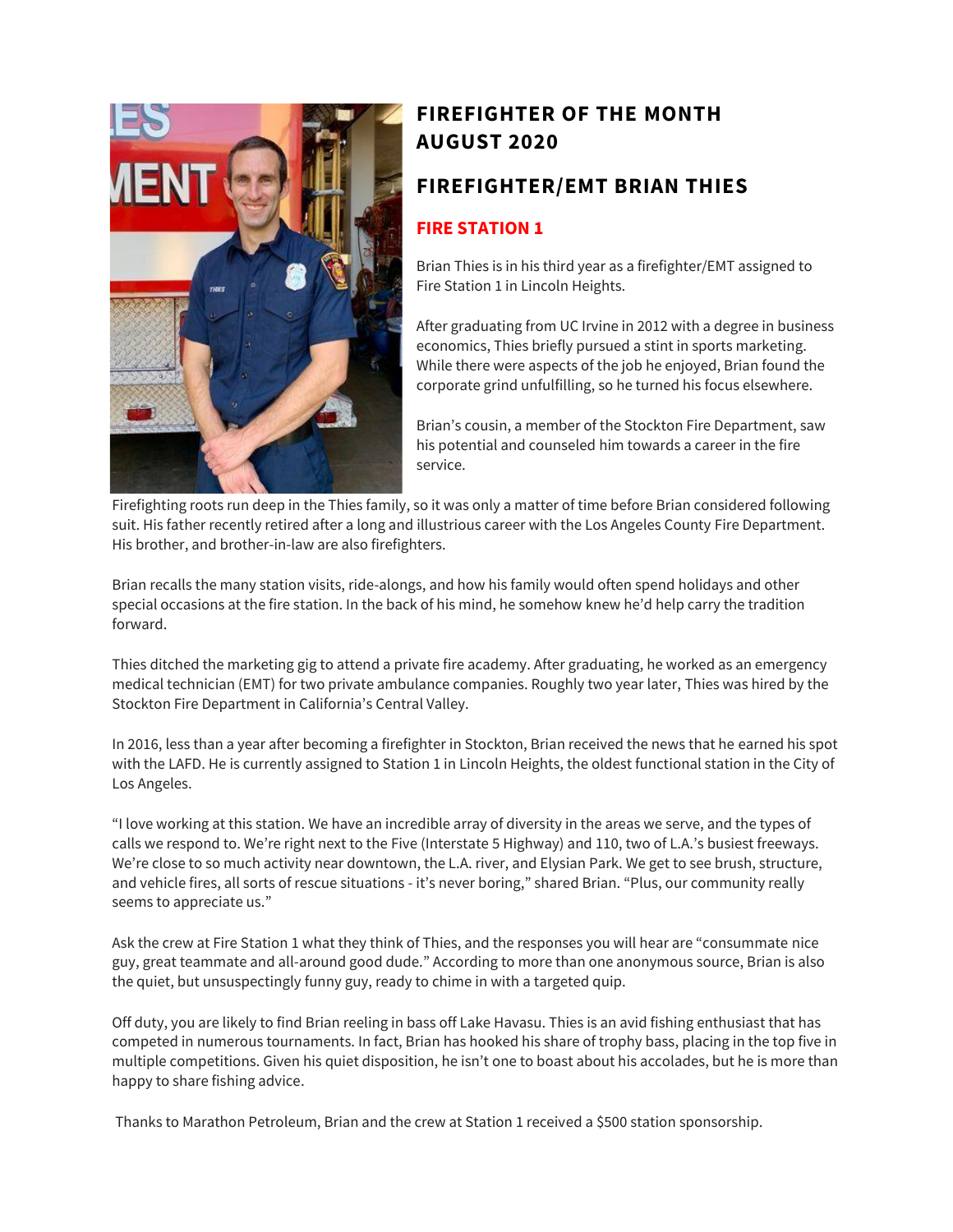## **FIREFIGHTER OF THE MONTH OCTOBER 2020**

## **FIREFIGHTER/PARAMEDIC RHONIE TOPINIO**

#### **FIRE STATION 4**

Rhonie Topinio is living his childhood dream as firefighter and paramedic with the LAFD. The Orange County native remembers the moment he knew he wanted to become a firefighter.

In second grade, members from a nearby fire station paid a visit to Rhonie's school. He recalls being awed by their safety presentation, marveling at their turnout equipment, climbing on the fire truck, but most importantly, he was struck by the firefighters' friendliness. "From that day forward, I knew I wanted to be a firefighter. Nothing was going to change my mind," expressed Rhonie.



As a teen, Rhonie had the opportunity to occasionally ride-along with his uncle, who served at the original Fire Station 4 near downtown L.A. Seeing his uncle and fellow firefighters in action solidified his intent to join the LAFD.

Rhonie is now in his third year with the LAFD, and his second year assigned to Station 4 in the Arts District. "Working at Station 4 is wild," shared Rhonie. "It's such a unique experience because of our great crew, the area we serve, and the surprising sense of community. Between the jails and Union Station, we see a ton of medical calls, and there's never a dull moment. The toughest part is just missing your family after working three, four, or five consecutive days."

According to Captain Gayle Sonoda, Firefighter/Paramedic Topinio is exactly the type of member you want on your team. "He's a hard worker, shows initiative, actively seeks opportunities to learn and improve, and he always seems to have a great attitude - even when he's exhausted," remarked Captain Sonoda.

Off-duty, the married father of two splits his free time between cooking (he loves to cook), and cultivating his daughter and son's athletic careers. Mealtime at the Topinio household is proclaimed to be quite the experience. Rhonie, who is of Filipino and Mexican descent, is low-key famous for combining cultures and flavors in the kitchen.

"So far, so good. Being a firefighter is everything I hoped it'd be," shared Rhonie. "Maybe one day, we'll visit a school and have a similar effect on a future firefighter."

Thanks to Marathon Petroleum, Rhonie and the crew at Station 4 received a \$500 station sponsorship. They plan to apply the sponsorship towards technology upgrades in their apparatus bay.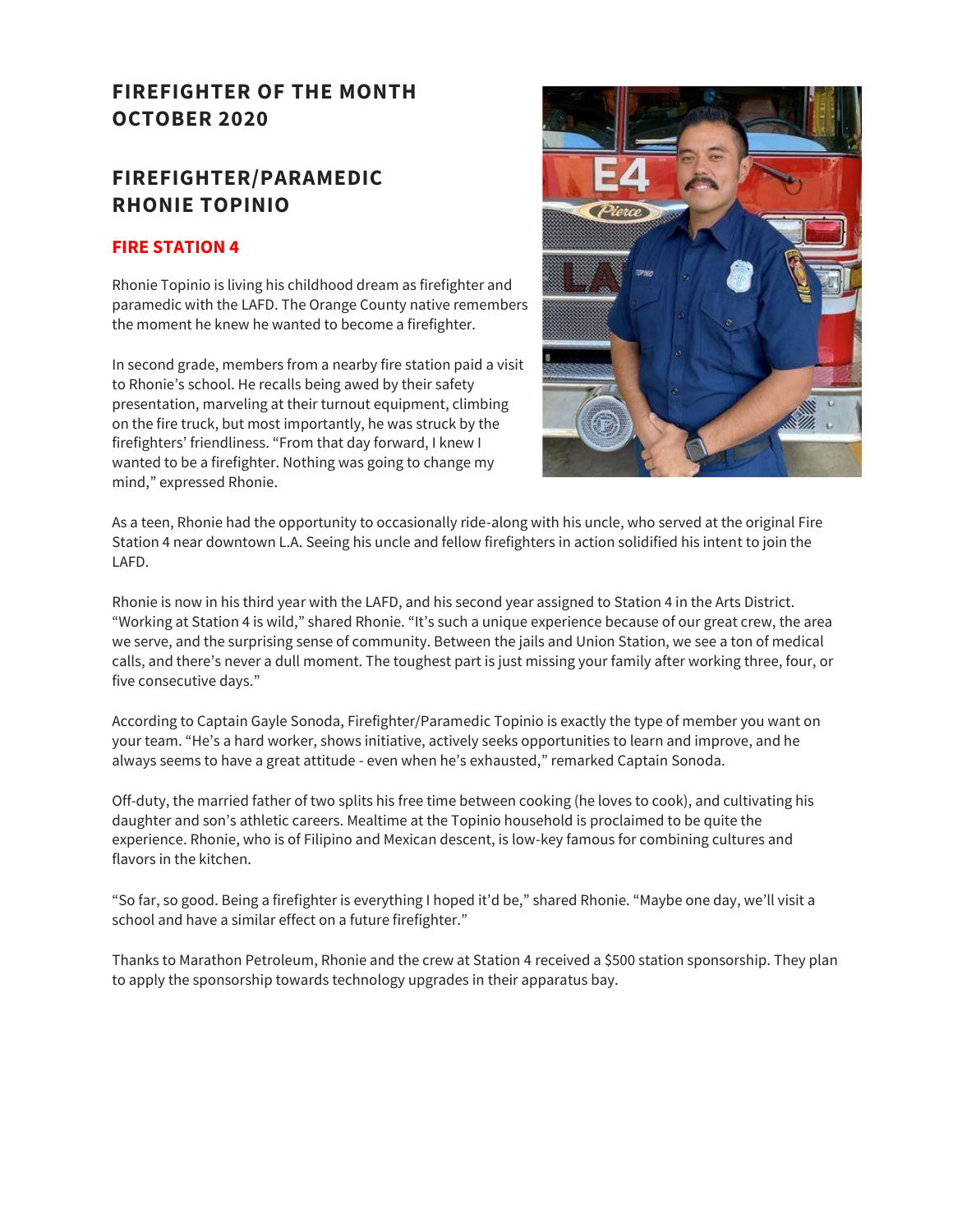

# **FIREFIGHTER OF THE MONTH NOVEMBER 2020**

### **CAPTAIN II JOHN RUEDY**

#### **US&R UNIT, DISASTER RESPONSE SECTION**

If you have ever watched national news coverage of hurricane relief operations and caught a glimpse of LAFD firefighters in the gulf coast, chances are its Captain John Ruedy's handiwork.

Captain Ruedy currently serves as the Urban Search and Rescue (US&R) Unit Commander, and the liaison for the LAFD's state and federal US&R task forces. More importantly, he is one of the LAFD's resident subject matter experts on all search and rescue-related issues and operations.

In essence, Captain Ruedy helps manage some of the most advanced US&R personnel and resources in the country. When a neighboring fire agency requests assistance, or the State of California, or the Federal Emergency Management Agency (FEMA) require specialized disaster response resources, Captain Ruedy answers the call.

His quiet nature and soft-spoken demeanor are a warm contrast to the scope of his responsibilities. Calmly and methodically, Captain Ruedy scales the logistical, technical, apparatus, equipment and personnel resources to the needs of the incident. In many cases, this also involves coordinating the deployment of medical professionals, canine handlers, engineers, and other specialized personnel.

Most recently, Captain Ruedy helped coordinate California Regional Task Force 9's deployment on the North Complex Fire (Plumas, Butte and Yuba counties) to perform the heart-breaking task of searching the vast burned areas for potentially missing persons whom may have been caught in the blaze.

Captain Ruedy spent nine years preparing for his current assignment. He previously served as a US&R task force captain for nine years, where he traveled, trained, and problem-solved on countless disaster deployments. He loves his current role and cannot imagine a more rewarding assignment.

"Working in the US&R arena is different than serving in a traditional firefighting role," shared Captain Ruedy. "As a US&R member, you're going to find yourself in some bizarre and challenging environments. It takes a certain type of person to commit to the extra training and continuous education. We're always learning, always pushing ourselves to improve our knowledge and skillset. These assignments can be extremely demanding, but they can also be very rewarding."

The Ruedy household, which includes his wife of 27 years and his adult daughter and son, love the outdoors. Off duty, you are likely to find them wakeboarding on Lake Powell or Lake Havasu. Captain Ruedy is an L.A. native. He became a firefighter in 1989. He has the honor of serving in the LAFD alongside his brothers Brandon (Captain II, Air Ops) and Brent (Inspector, Valley Industrial Commercial).